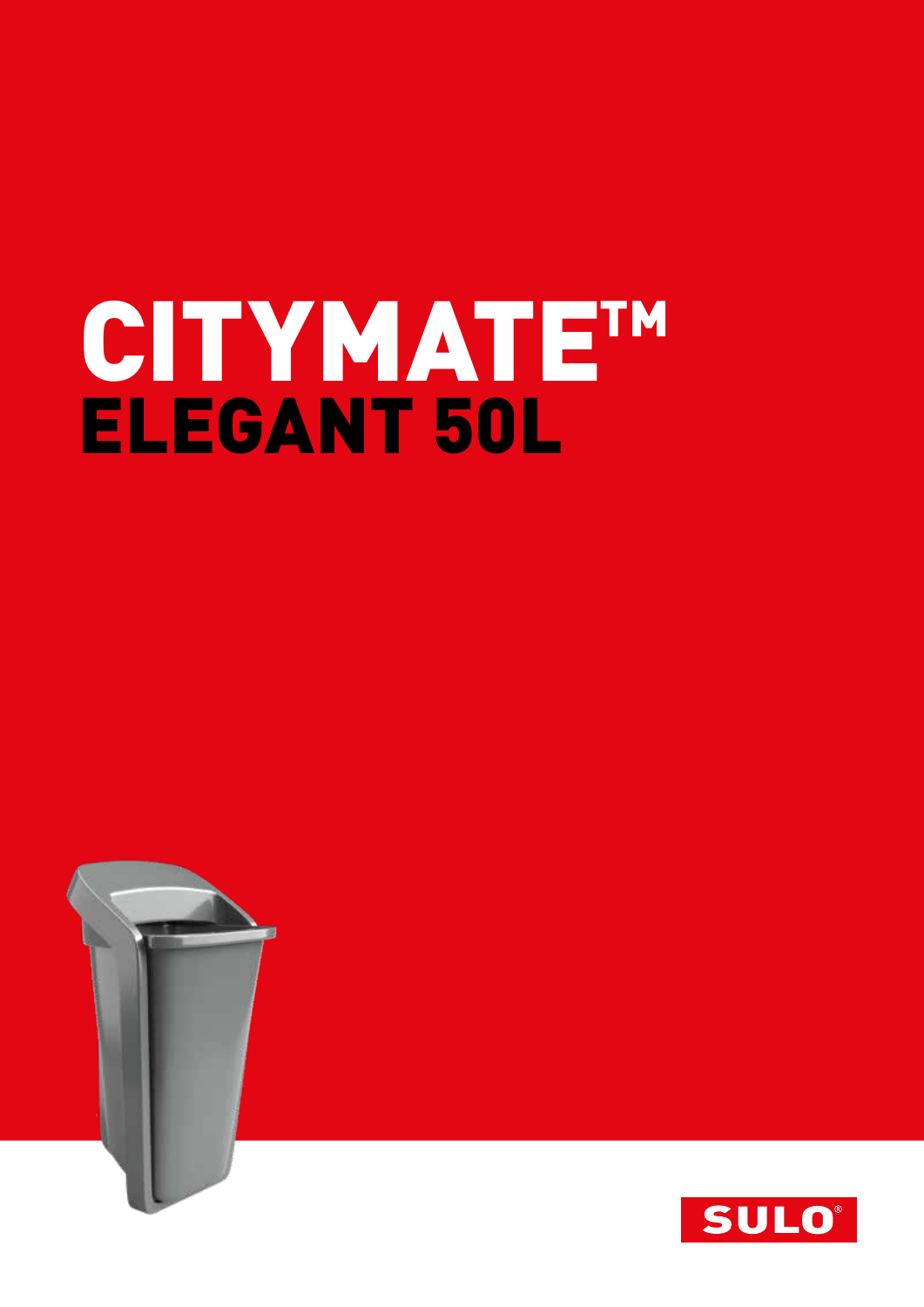# The name speaks for itself ELEGANT 50L



## The urban elegance of waste collection

- Popular because of its pleasant and functional design
- The ideal 50 l solution for different urban locations such as main streets, shopping centres, metro stations, parks
- Smooth surfaces facilitate emptying and maintenance
- Resistant to vandalism, impacts, UV rays and temperature differences
- **Lock to avoid manipulation by non-service personnel**
- Customizable by thermo-engraving, vinyl and screen printing

#### **Dimensions**

| Volume (L)         | 50  |
|--------------------|-----|
| Height (mm) $\sim$ | 880 |
| Width $(mm)$ ~     | 460 |
| Length $(mm)$ ~    | 415 |
| Weight $[kq]$ ~    | 3.6 |

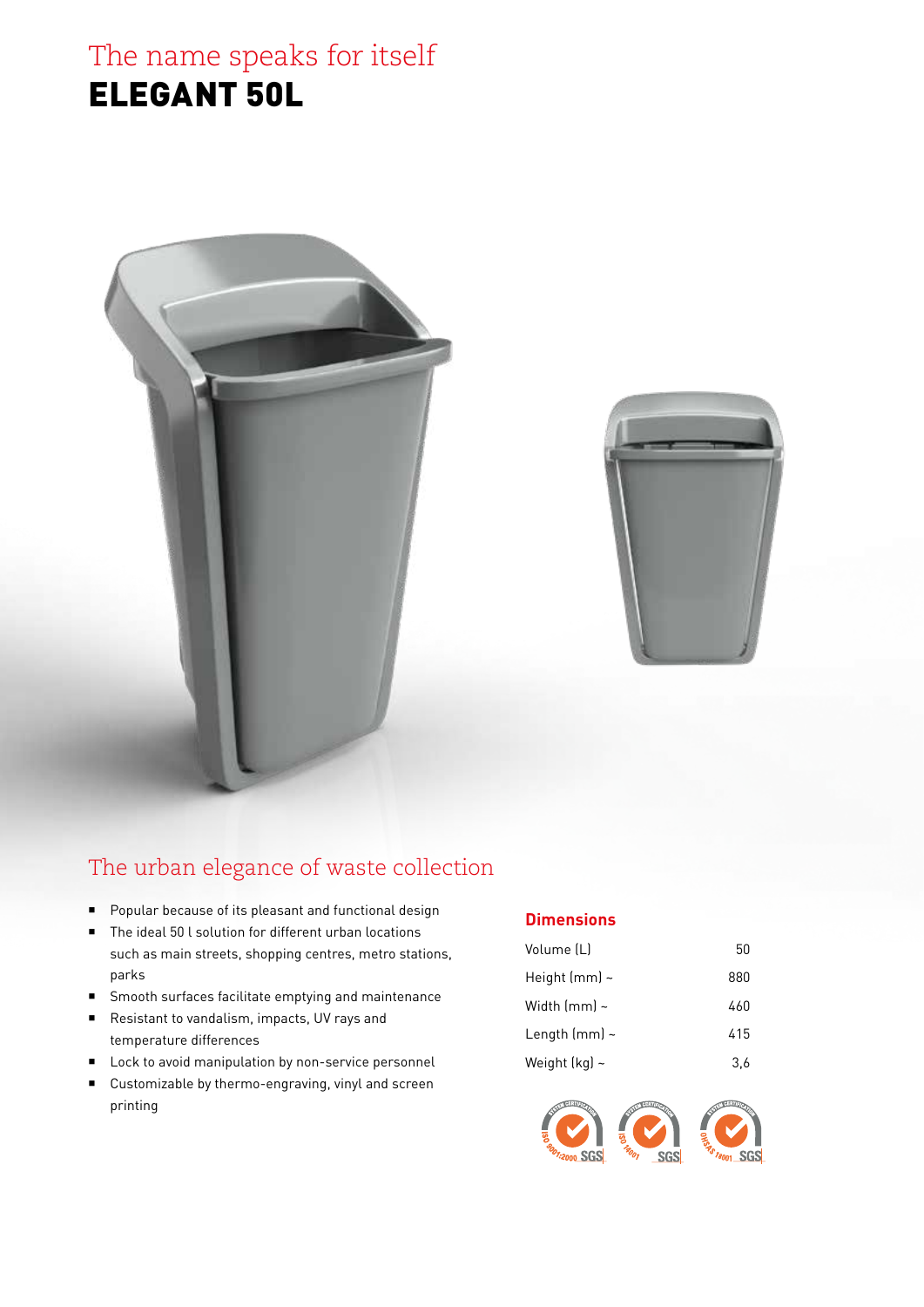#### EMPTYING AND MAINTENANCE



#### INSTALLATION



This model allows it to be fitted to an existing post or supporting element, such as streetlights, signals, traffic lights, etc. It is also possible to install it on its own pole and even the installation of two units on the same pole. The installation either to its own post or supporting element is produced by means of straps and buckles that join the body of the bin with the corresponding pole

#### **COLOURS**

Complete bin (structure, bin, lid)

**Grey Madrid GD RAL 7043**



#### Lid / Structure (optional)

**Red RB PANTONE 1817 C**

**British Green VF PANTONE 5535 C** 

**Blue BV PANTONE 5395 C**

Dimensions and colours may vary due to production conditions. The specified empty weights are rounded average based on the standard specifications. The actual weight may be different as a result of production conditions and specifications. **Wide range of non-standard colors to choose from upon request of minimum quantities.**